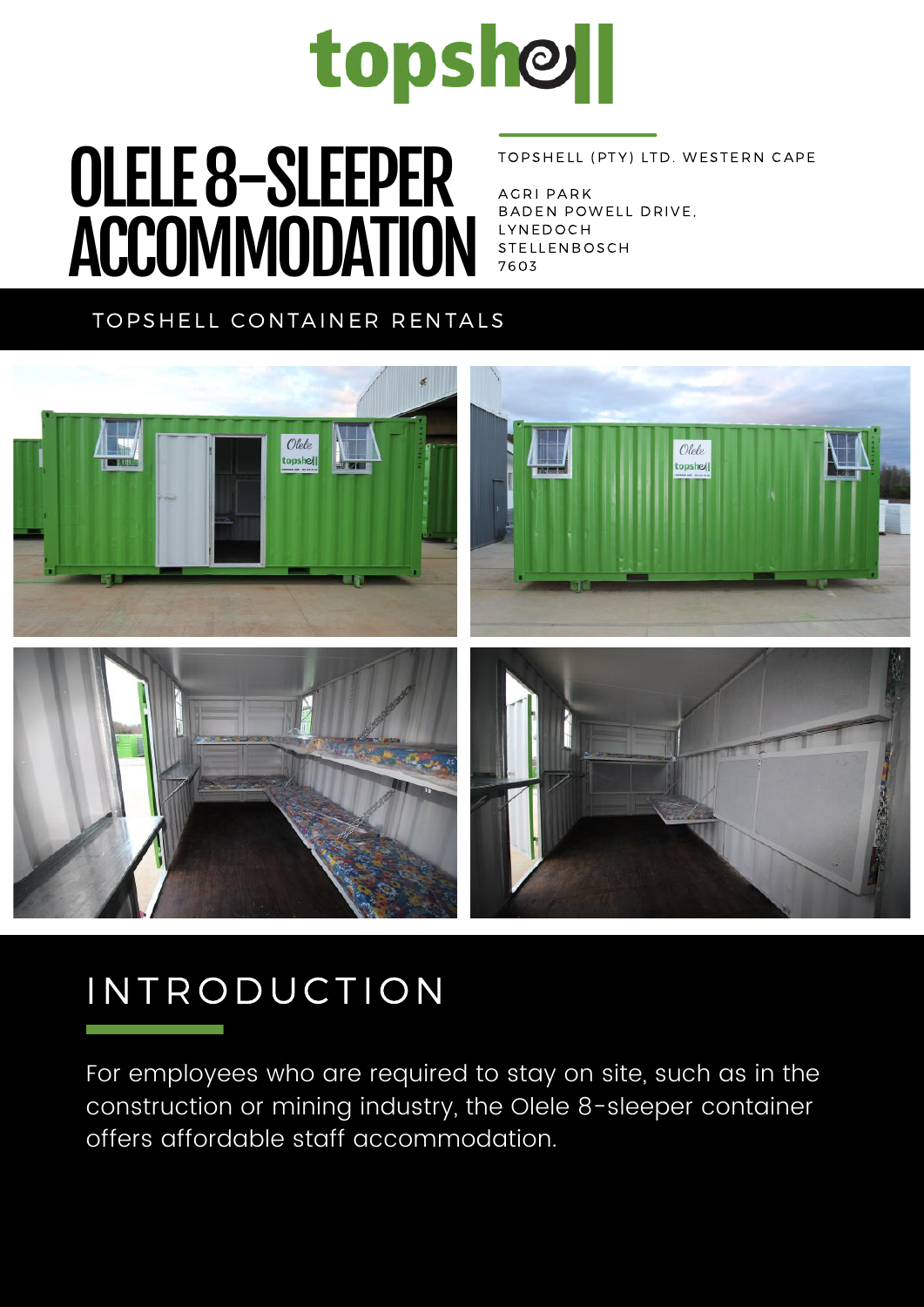

# **COLLECTER COMPLIER ADEN POLLECTE CONCRETE CONCRETE CONCRETE CONCRETE CONCRETE CONCRETE CONCRETE CONCRETE CONCRETE CONCRETE CONCRETE CONCRETE CONCRETE CONCRETE CONCRETE CONCRETE CONCRETE CONCRETE CONCRETE CONCRETE CONCRETE** OLELE 8-SLEEPER ACCOMMODATION

#### TOPSHELL (PTY) LTD. WESTERN CAPE

AGRI PARK BADEN POWELL DRIVE, STELLENBOSCH 7 6 0 3

### SPECIFICATIONS:

- 6 m (L) x 2,4 m (W) Container
- 2 x Shelves on either side of the door plus a bag hook at each bed
- 4 x Opening Windows with burglar bars with polycarbonate glass (2 on each side of the container)
- 4 x Double Bunk Beds (total 8 bed) that can be folded up individually with bedding and secured to walls to allow for an open space
- 1 x 800 mm wide steel swing steel door mounted in a hotdipped galvanised frame
- Strong Steel Construction
- To reflect sunlight and reduce the internal temperature, the roof is painted white
- The exterior walls are neatly painted in Topshell's corporate green